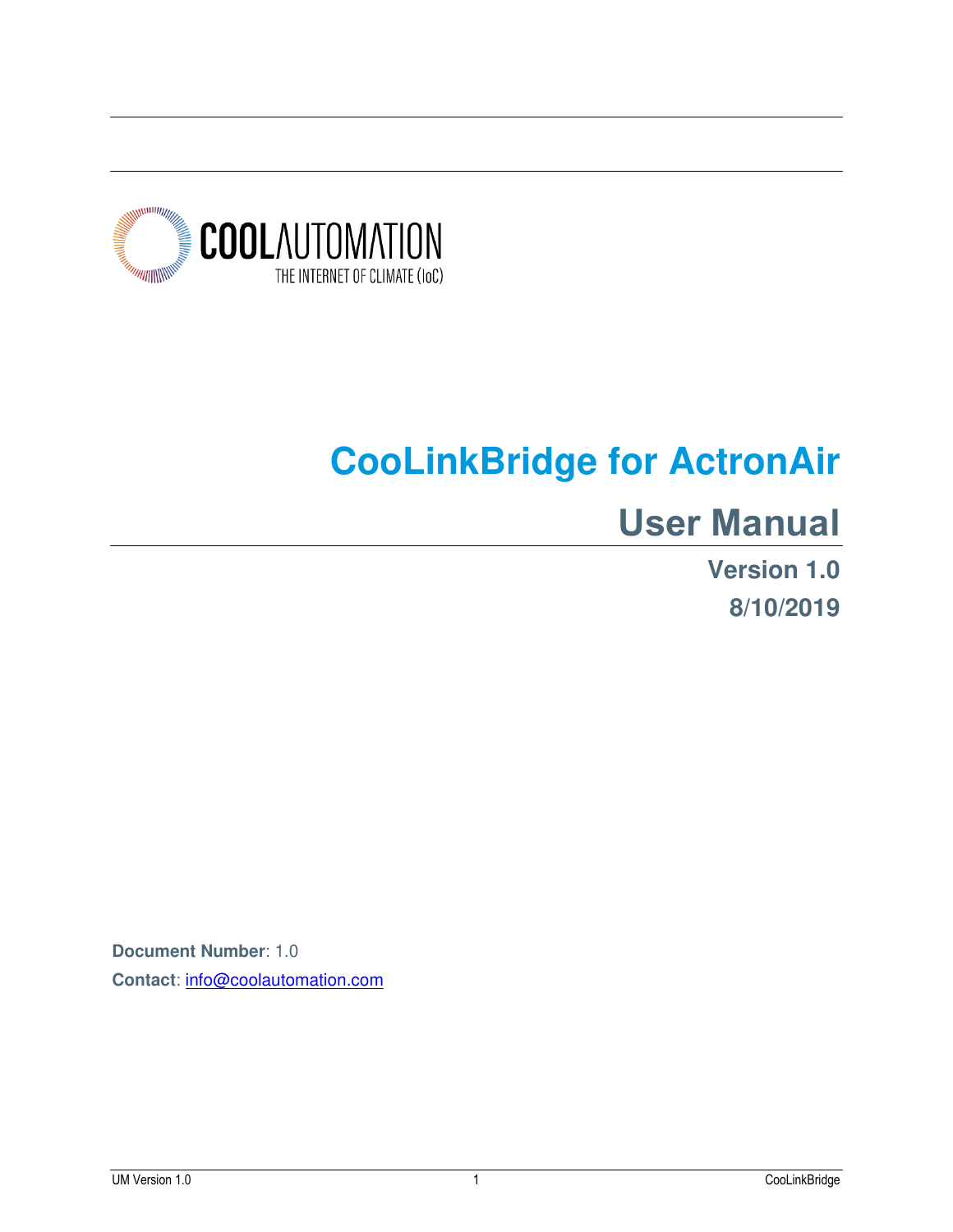# **Table of Contents**

|                | 1.1                                                     |  |  |  |
|----------------|---------------------------------------------------------|--|--|--|
| 2.             |                                                         |  |  |  |
|                | 2.1<br>2.2<br>2.3<br>2.4                                |  |  |  |
| 3.             |                                                         |  |  |  |
|                | 3.1<br>3.2<br>3.2.1<br>3.2.2<br>3.2.3<br>3.2.4<br>3.2.5 |  |  |  |
|                |                                                         |  |  |  |
|                | 4.1<br>4.1.1<br>4.1.2<br>4.2                            |  |  |  |
| 5 <sub>1</sub> |                                                         |  |  |  |
|                | 5.1<br>5.1.1<br>5.1.2<br>5.1.3<br>5.1.4                 |  |  |  |
| 6.             |                                                         |  |  |  |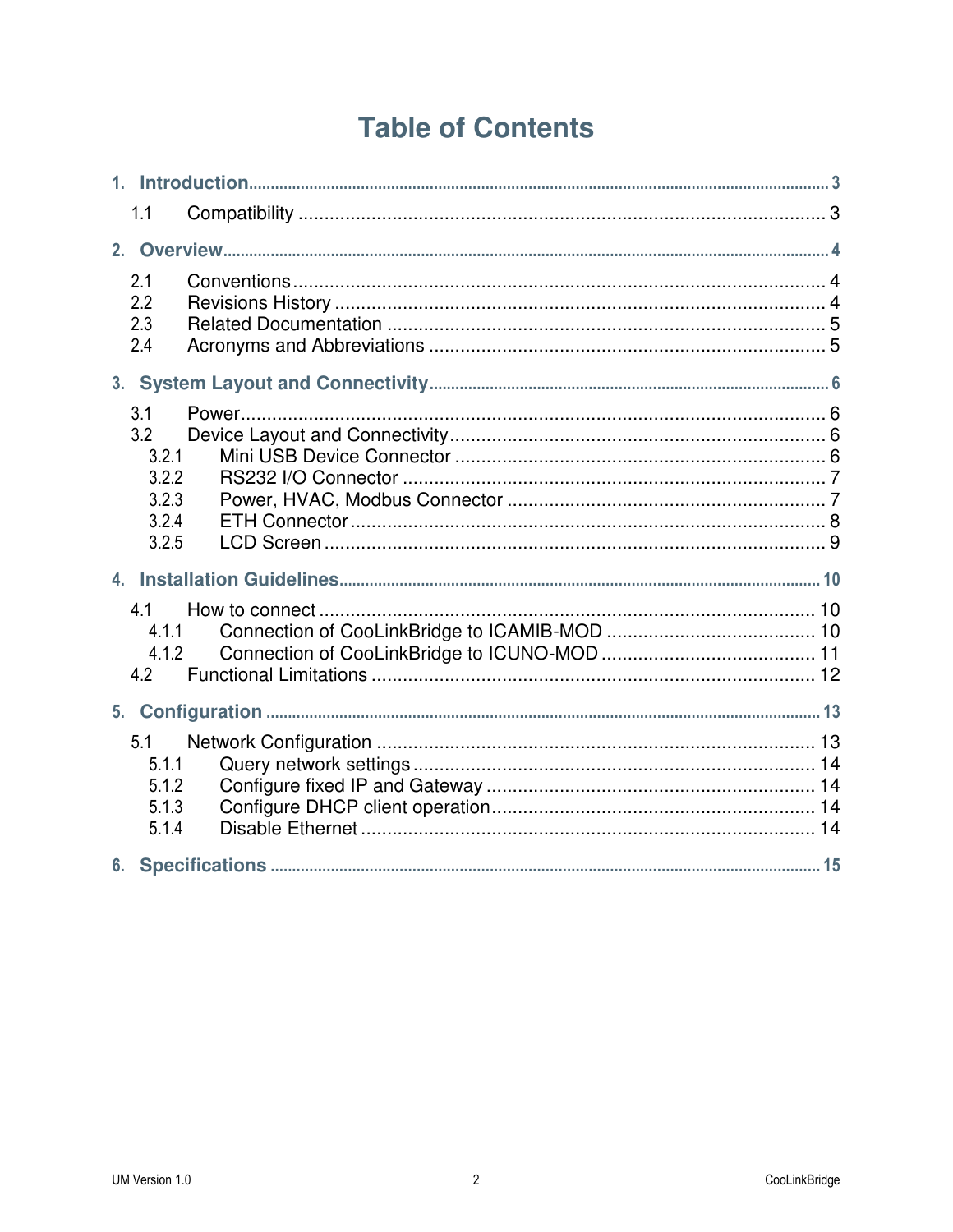# <span id="page-2-0"></span>**1. Introduction**

This User Manual (UM) provides the information necessary, for installers and integrators, to effectively use the CooLinkBridge for connecting with ActronAir systems.

### <span id="page-2-1"></span>**1.1 Compatibility**

| <b>CooLinkBridge</b><br><b>Model</b> | Zone controller<br><b>Manufacturer</b> | <b>Models</b>                                                                                                                                                                                    | <b>Notes</b>                                                     |
|--------------------------------------|----------------------------------------|--------------------------------------------------------------------------------------------------------------------------------------------------------------------------------------------------|------------------------------------------------------------------|
| CooLinkBridge ACT                    | ActronAir                              | ESP Plus Series 1 & 2<br>ESP Ultima Series 1 & 2<br><b>ESP Platinum Plus</b><br><b>ESP Platinum Ultima</b><br>Classic models (except<br>SRA230 and<br>SRA260) manufactured<br>after October 2013 | <b>ICAMIB-MOD "BMS</b><br><b>MODBUS 485" Adapter</b><br>Required |
| CooLinkBridge ACT                    | ActronAir                              | <b>Classic Series 2</b>                                                                                                                                                                          | <b>Classic Series 2</b><br><b>ICUNO-MOD Adapter</b><br>required  |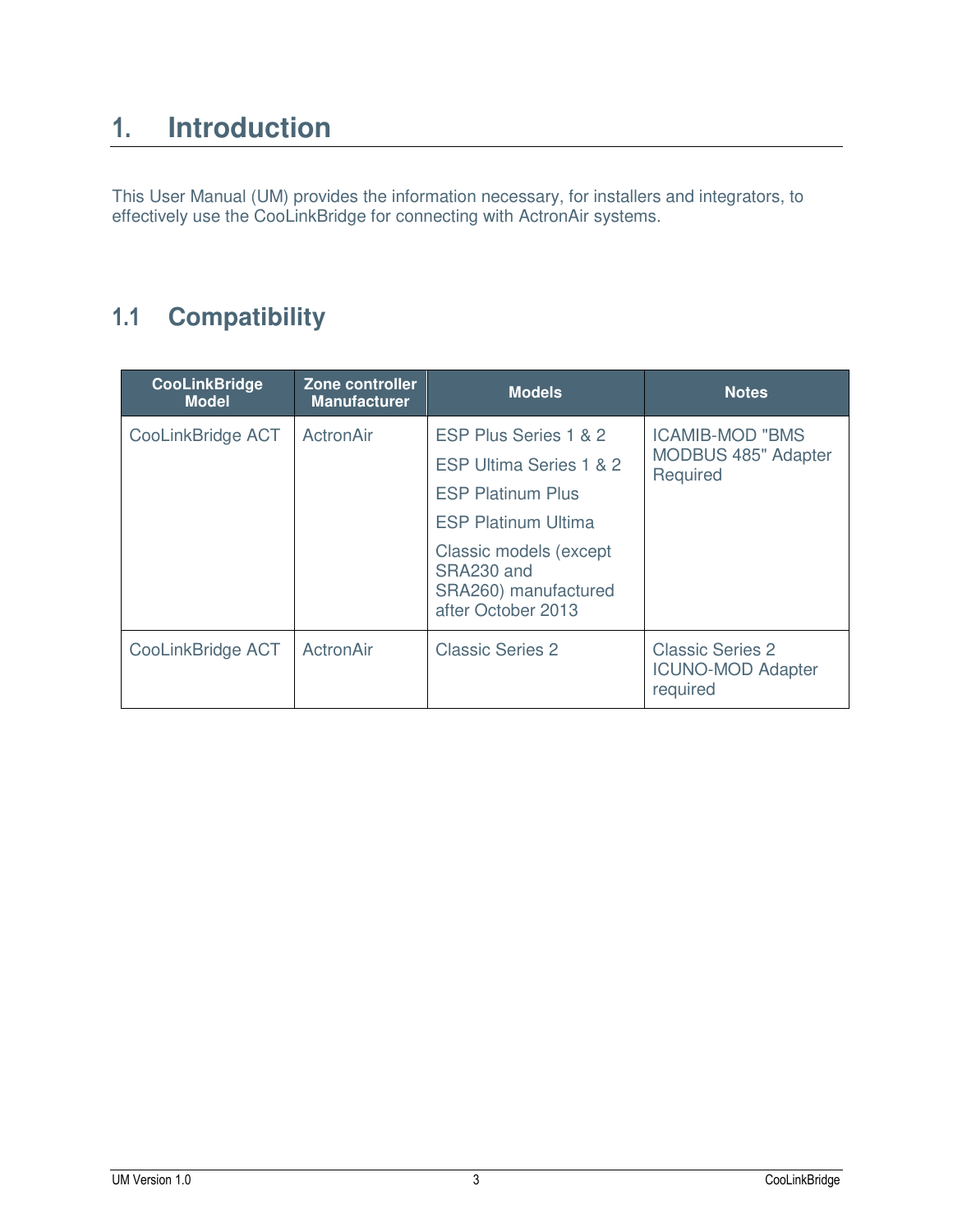# <span id="page-3-0"></span>**2. Overview**

The CooLinkBridge enables integration of the ActronAir systems with Home Automation and BMS (Building Management System) controllers.

When controlling the ActronAir systems through the CooLinkBridge, the user is able to control the AC unit and each zone as if it was a separate Indoor unit.

The CooLinkBridge comprise of the following capabilities and interfaces:

- RS232 (ASCII)
- RS485 Modbus RTU (according to the EIA/TIA-485 standard), BACnet MSTP
- Ethernet (ASCII, Modbus IP, REST, BACnet IP) for control and monitoring of the HVAC system's operation
- KNX (Optional).
- Remote access via smart phone, tablet or PC using the CoolRemote cloud application

#### <span id="page-3-1"></span>**2.1 Conventions**

This document provides screen prints and corresponding narrative to describe how to use the CooLinkBridge.

When an action is required on the part of the reader, it is indicated by a line beginning with the word "Action:" For example:

**Action**: Click on OK.

Fields or buttons to be acted upon are indicated in bold italics in the Action statement; links to be acted upon are indicated as links in underlined blue text in the Action statement.

**Note**: The term 'user' is used throughout this document to refer to a person who requires and/or has acquired access to the CooLinkBridge.

### <span id="page-3-2"></span>**2.2 Revisions History**

| <b>Version Number</b> | <b>Date</b>        | <b>Author/Owner</b> | Description of Change                |
|-----------------------|--------------------|---------------------|--------------------------------------|
|                       | 1 <i>5</i> /9/2019 | CА                  | Preliminary CooLinkBridge ACR manual |
|                       |                    |                     |                                      |

*Table 1 - Record of Changes to document*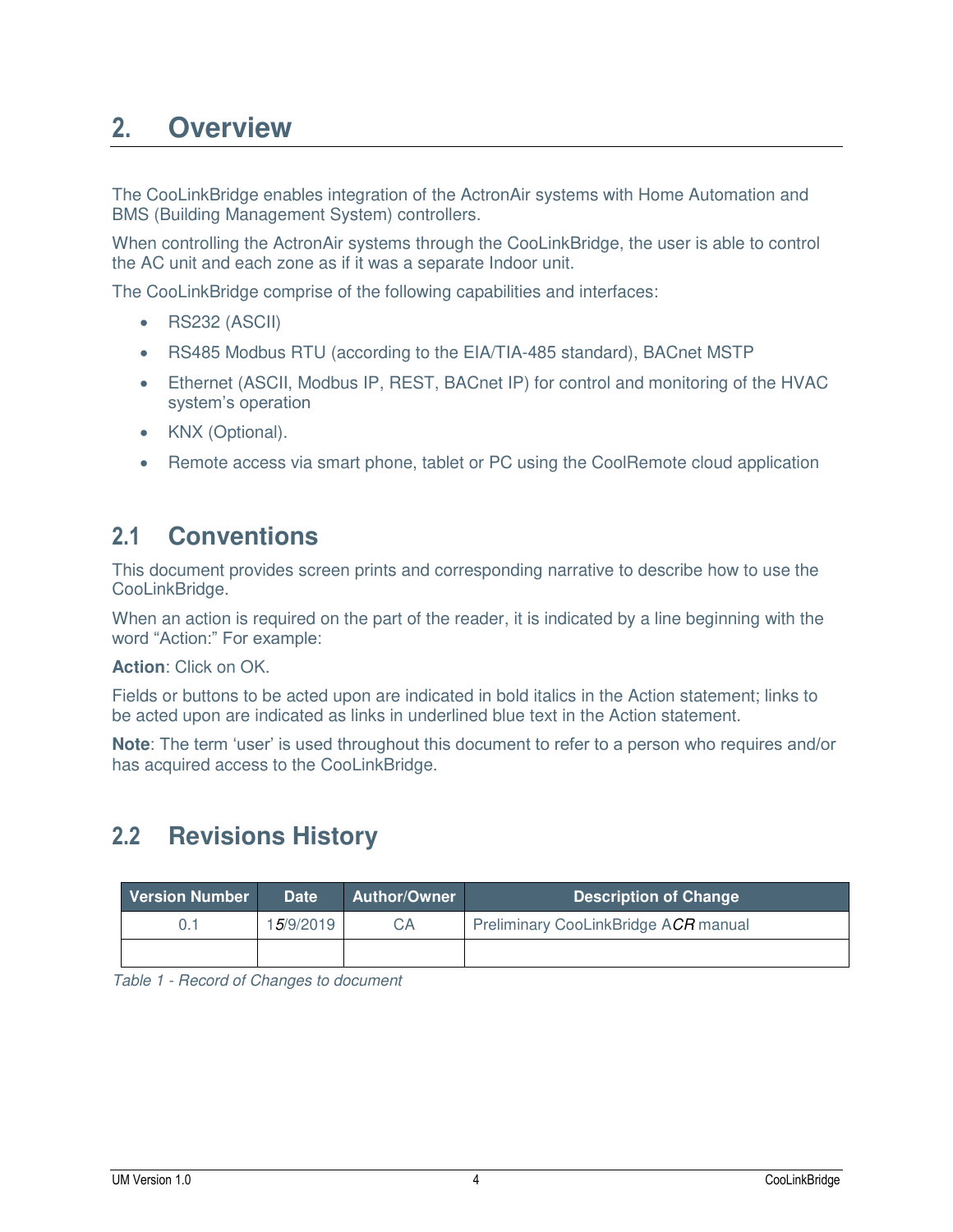# <span id="page-4-0"></span>**2.3 Related Documentation**

| <b>Document Name</b>                 | Document Location and/or URL                                                                    |  |
|--------------------------------------|-------------------------------------------------------------------------------------------------|--|
| <b>BACnet integration guidelines</b> | https://coolautomation.com/lib/doc/CoolMasterNet/manual/CoolM<br>asterNet-BACnet-guidelines.pdf |  |
| <b>Modbus Integration Guidelines</b> | http://coolautomation.com/lib/doc/manual/Modbus-guidelines.pdf                                  |  |

*Table 2 - Referenced Documents* 

## <span id="page-4-1"></span>**2.4 Acronyms and Abbreviations**

| <b>Acronym</b> | <b>Literal Translation</b>                      |
|----------------|-------------------------------------------------|
| <b>DTE</b>     | <b>Data Terminal Equipment</b>                  |
| <b>GPIO</b>    | General Purpose Input / Output                  |
| <b>HVAC</b>    | <b>Heating Ventilation and Air Conditioning</b> |
| N.C.           | <b>Not Connected</b>                            |
| TRD            | To Be Defined                                   |

*Table 3 – Acronyms and Abbreviations*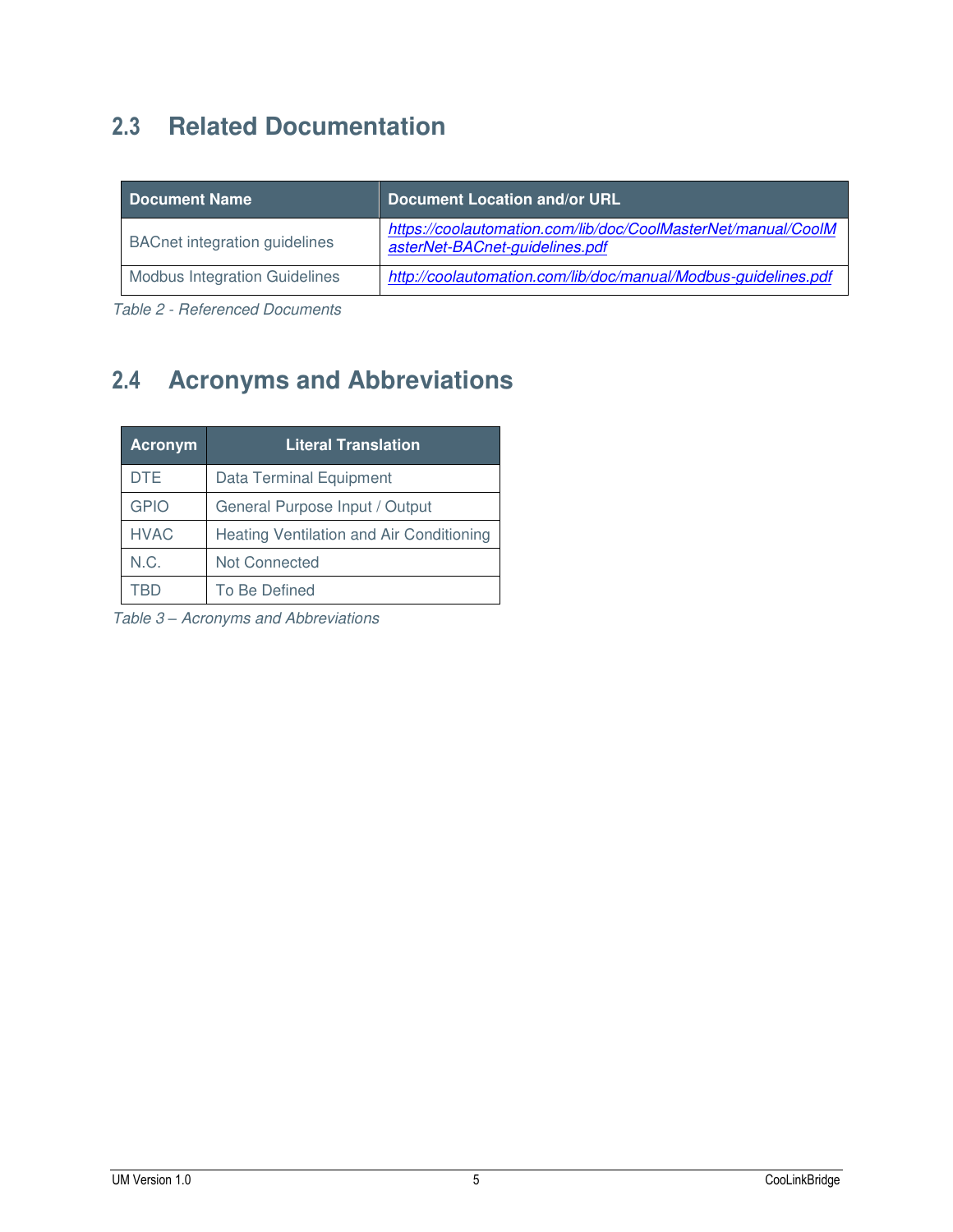# <span id="page-5-0"></span>**3. System Layout and Connectivity**

The following sub-sections provide details on the different connectivity options of the system and how to use the various functions of the CooLinkBridge.

#### <span id="page-5-1"></span>**3.1 Power**

The CooLinkBridge can be powered by one of the following methods:

- AC/DC adapter via VDC+ and VDC- terminals
- 12-24V DC from HVAC or other equipment via VDC+ and VDC- terminals
- USB device port

**Note:** Unit is shipped without power adapter.

### <span id="page-5-2"></span>**3.2 Device Layout and Connectivity**



- (1) Mini USB Device Connector
- (2) RS232, I/O Connector
- (3) HVAC L2, Modbus Connector
- (4) PWR
- (5) ETH Connector
- (6) LCD Screen

*Figure 2 – Device Layout* 

#### <span id="page-5-3"></span>**3.2.1 Mini USB Device Connector**

Used to connect the CooLinkBridge to the PC USB Host for firmware updates and maintenance operations.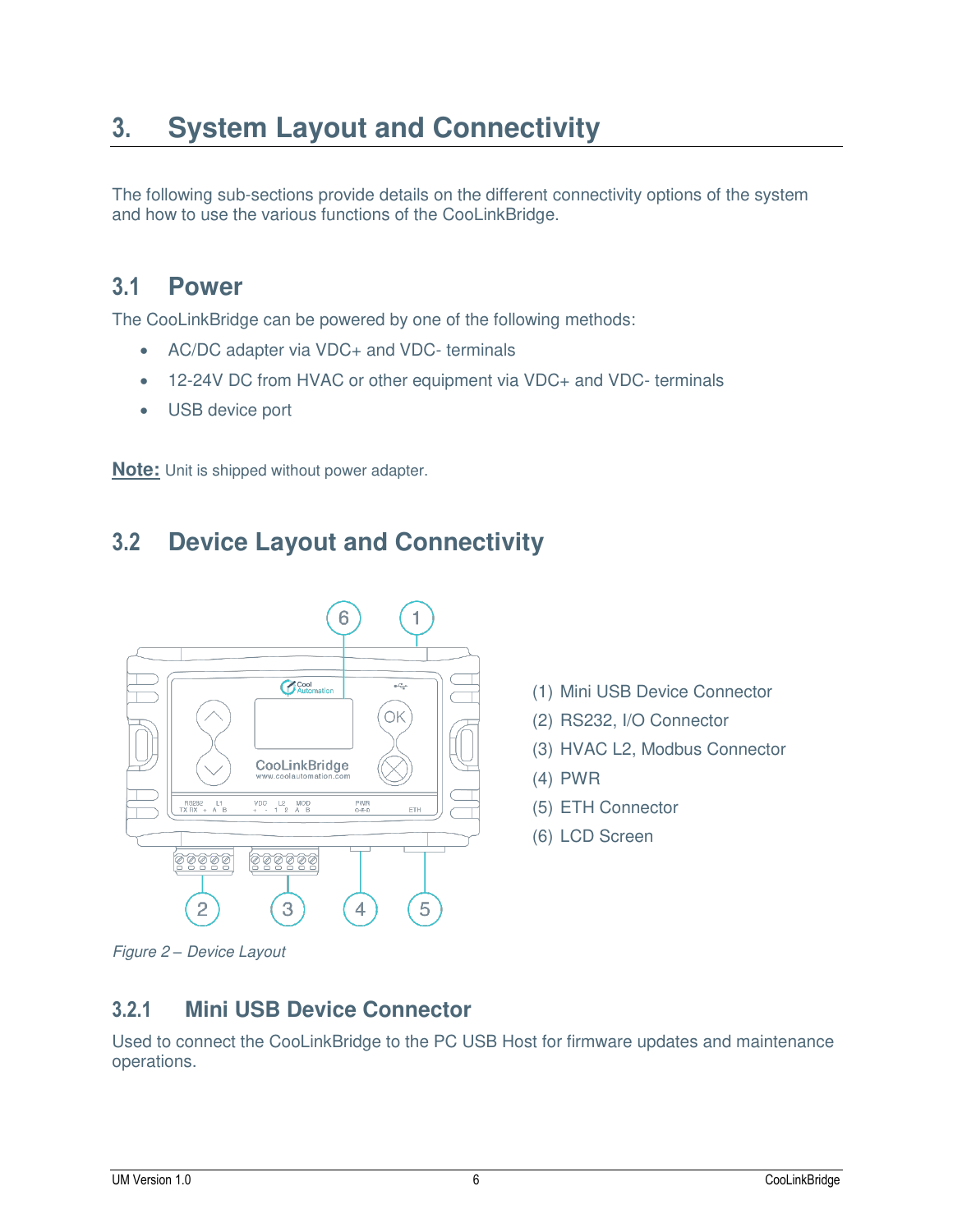#### <span id="page-6-0"></span>**3.2.2 RS232 I/O Connector**

The RS232 Interface in CooLinkBridge is available from the RS232 I/O connector. An adapter cable routes RS232 signals to the DB9 connector according to the table below:

| <b>RS232/IO Pin</b> | <b>Pin Name</b> | DP9 Pin | <b>Signal Level</b> | <b>Function Description</b>        |
|---------------------|-----------------|---------|---------------------|------------------------------------|
|                     | <b>RS232 TX</b> |         | ±12V                | <b>TxD Data from CooLinkBridge</b> |
|                     | <b>RS232 RX</b> |         | ±12V                | <b>RxD Data to CooLinkBridge</b>   |
| 3                   | VDC-            | 5       | GND                 | Ground                             |
|                     | L1 A            |         |                     |                                    |
| 5                   | 1 B             |         |                     |                                    |

*Table 4 – RS232 I/O connector – RS232 to DB9 pin mapping* 

The length of the RS232 cable should not exceed 25m.

The default CooLinkBridge RS232 port settings are:

| <b>Parameter</b>      | <b>Value</b> |
|-----------------------|--------------|
| <b>Baud Rate</b>      | 9600         |
| Data Bits             |              |
| <b>Parity Control</b> | None         |
| <b>Stop Bits</b>      |              |
| <b>Flow Control</b>   | None         |

*Table 5 – RS232 port settings* 

By default, the RS232 interface is dedicated for the ASCII I/F protocol.

#### <span id="page-6-1"></span>**3.2.3 Power, HVAC, Modbus Connector**

| <b>Pin</b><br><b>Number</b> | <b>Pin Name</b> | <b>Function</b>                                      |
|-----------------------------|-----------------|------------------------------------------------------|
|                             | $VDC+$          | Input Voltage (optional)                             |
| $\mathcal{P}$               | VDC-            | Ground (optional)                                    |
| 3                           | 121             | BMS port on Modbus Adaptor (ICAMIB-MOD or ICUNO-MOD) |
| 4                           | 122             | BMS port on Modbus Adaptor (ICAMIB-MOD or ICUNO-MOD) |
| 5                           | MOD A           | Modbus $A(+)$ Terminal                               |
| 6                           | MOD B           | Modbus B(-) Terminal                                 |

*Table 6 - Power, HVAC, Modbus Connector* 

By default, terminals MOD A and MOD B are used as an RS485 Interface line for DTE connection. CooLinkBridge supports the following RS485-based protocol:

- Modbus RTU (Slave mode)
- BACnet MSTP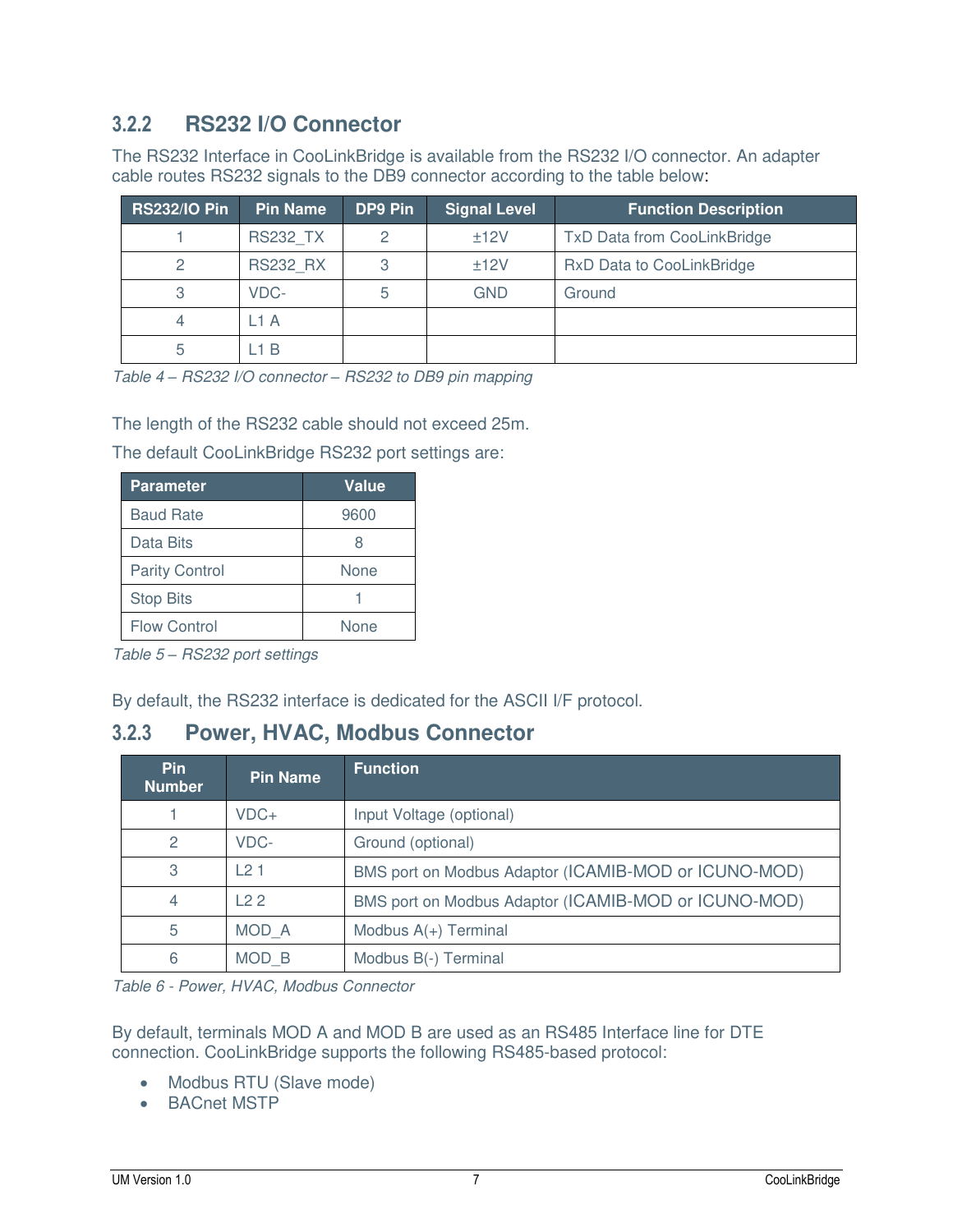### <span id="page-7-0"></span>**3.2.4 ETH Connector**

The CooLinkBridge incorporates an IEEE 802.3 compatible 10/100 Mb/s Ethernet port via an RJ45 connector. Below are the main port features.

| <b>Parameter</b>                    | Value               | <b>Notes</b>                |
|-------------------------------------|---------------------|-----------------------------|
| Max Ethernet cable length           | 137m                | CAT5 twisted pair cable     |
| <b>Bit Rate</b>                     | 10/100 Mb/s         |                             |
| <b>Supported Ethernet Protocols</b> | 10BASE-T/100BASE-TX |                             |
| <b>Protocol Auto-Negotiation</b>    | Enabled             | <b>Against Link Partner</b> |

*Table 7 - Ethernet port features*

The RJ45 connector comprises Link and Activity indication LEDs used as specified below.

| <b>LED</b>          | Color  | <b>Function</b>                     |
|---------------------|--------|-------------------------------------|
| Link LED            | Green  | ON for good link<br>OFF for no link |
| <b>Activity LED</b> | Orange | <b>BLINK for Tx/Rx activity</b>     |

*Table 8 - Ethernet activity indication LED*

The Ethernet interface is used by a number of protocols available in the CooLinkBridge

- ASCII I/F (via the ASCII I/F IP server)
- CoolRemote (cloud integration)
- Modbus IP
- BACnet IP
- **•** REST API

**Network settings** of the CooLinkBridge are controlled using the *[ifconfig command](#page-12-1)*.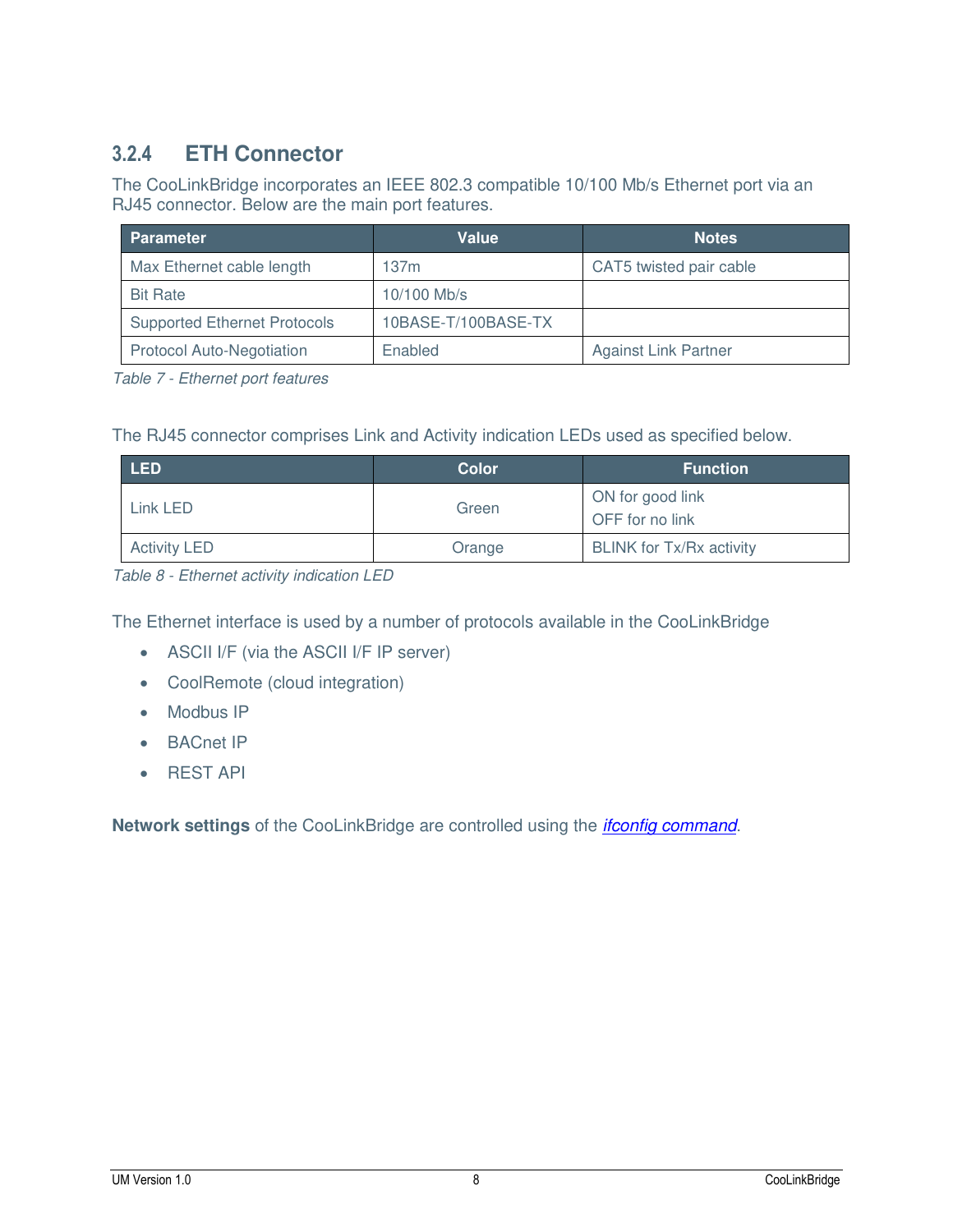#### <span id="page-8-0"></span>**3.2.5 LCD Screen**

The CooLinkBridge is equipped with an alphanumeric 8x2 characters LCD that presents important device parametric and status information.



- (1) ETH network connection status: Disconnected, Connected
- (2) CoolRemote cloud connection status: Not connected, Connected, communication in progress
- (3) HVAC line communication status: RX, TX
- (4) IP address (if acquired) and S/N are displayed (1 min toggle)
- (5) Indoor unit UID (L2.001 on this picture)
- (6) Indoor unit status: ON, OFF
- (7) Set temperature
- (8) Fan speed: High, Medium, Low, Auto
- (9) Operation mode: CL Cool, HT Heat, FA Fan, DR Dry, AU Auto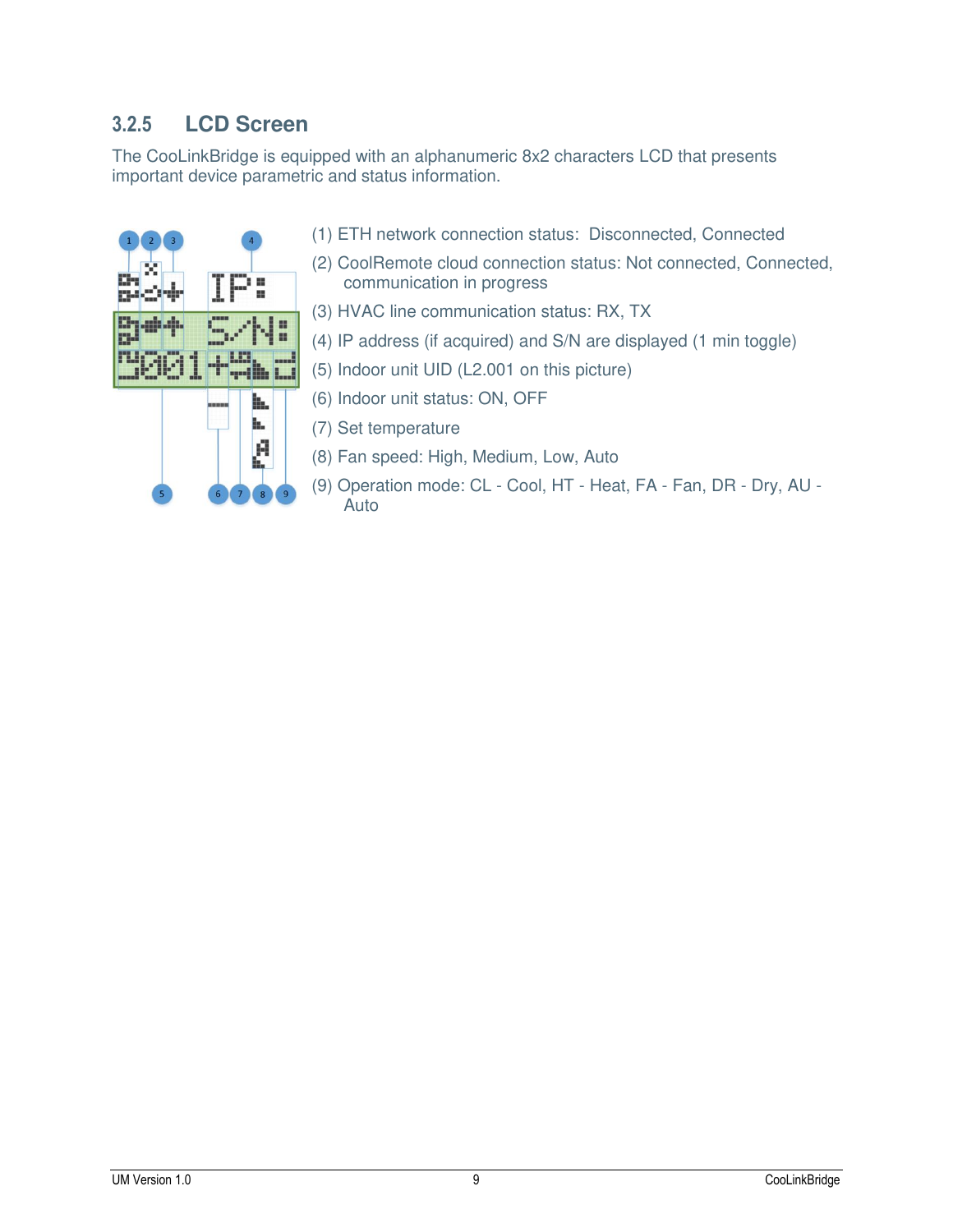# <span id="page-9-0"></span>**4. Installation Guidelines**

#### <span id="page-9-1"></span>**4.1 How to connect**

#### <span id="page-9-2"></span>**4.1.1 Connection of CooLinkBridge to ICAMIB-MOD**



*Figure 1 - Installation diagram using ICAMIB-MOD*

- The CooLinkBridge is connected to the ActronAir systems through the ICAMIB-MOD (Modbus 485) adaptor. Please refer to ActronAir documentation for more information on this adaptor.
- The ICAMB-MOD should be set to Baud rate 9600, Parity None (refer to configuration guidelines of the device).
- Connect **L2 Terminals 1,2** on the CooLinkBridge to the **BMS IN/OUT A,B terminals** on the ICAMIB-MOD adaptor.
- Connect the CooLinkBridge to power through one of the options as indicated in section 3.2.3 [above.](#page-5-1)
- Once connected you can integrate with your preferred automation system or BMS over the related interface/protocol and start controlling the zones.
- You can also control the zones through the CoolRemote application. You only have to connect the CooLinkBridge to the internet, scan the QR-Code at the bottom of the device and follow the registration procedure.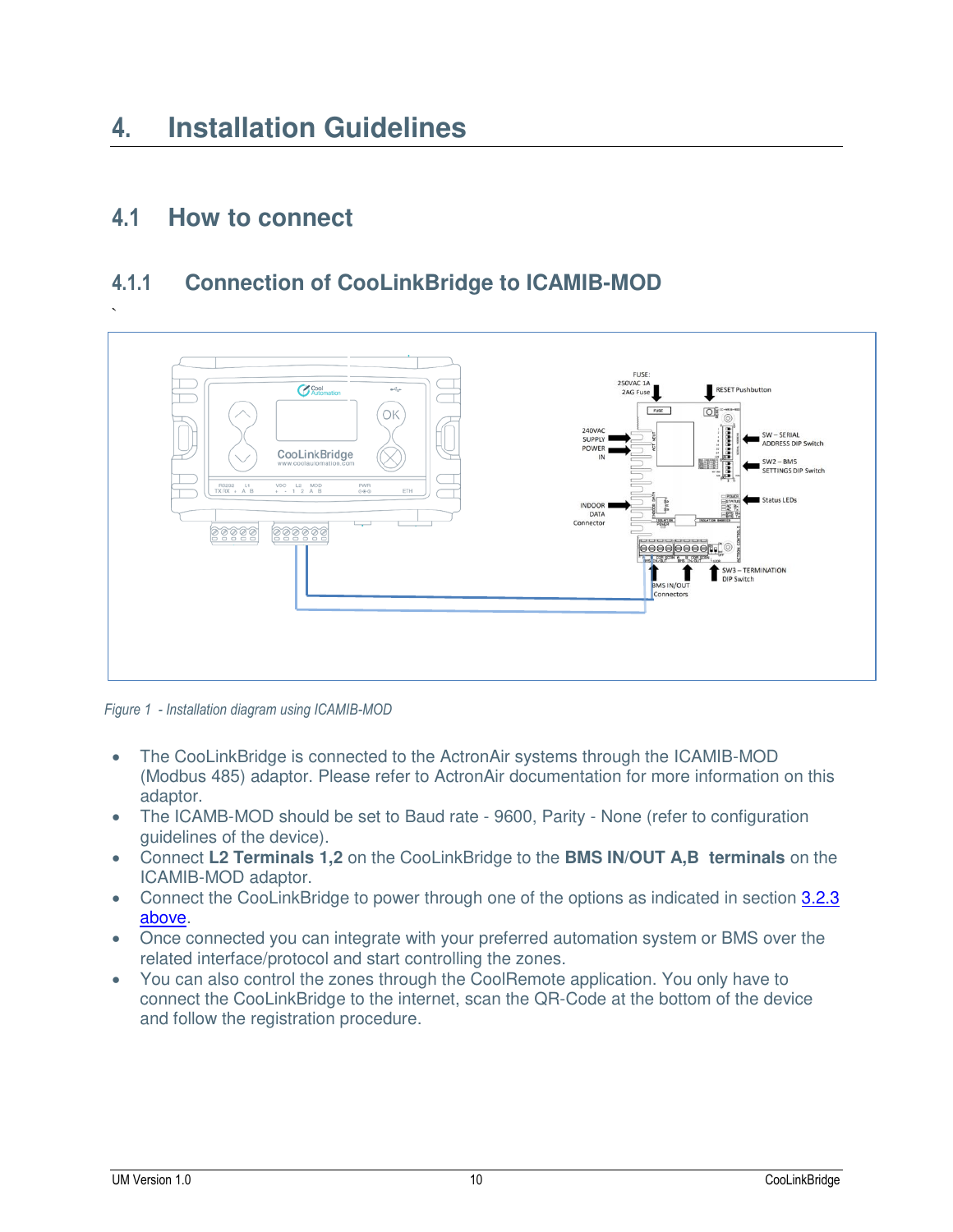

#### <span id="page-10-0"></span>**4.1.2 Connection of CooLinkBridge to ICUNO-MOD**

*Figure 2 - Installation diagram using ICUNO-MOD* 

- The CooLinkBridge is connected to the ActronAir systems through the ICUNO-MOD (Modbus 485) adaptor. Please refer to ActronAir documentation for more information on this adaptor.
- The ICUNO-MOD should be set to Baud rate 9600, Parity Even (refer to configuration guidelines of the device).
- Connect **L2 Terminals 1,2** on the CooLinkBridge to the **BMS IN/OUT A,B terminals** on the ICUNO-MOD adaptor.
- Connect the CooLinkBridge to power through one of the options as indicated in section [3.2.3](#page-5-1)  [above](#page-5-1) .
- Once connected you can integrate with your preferred automation system or BMS over the related interface/protocol and start controlling the zones.
- You can also control the zones through the CoolRemote application. You only have to connect the CooLinkBridge to the internet, scan the QR-Code at the bottom of the device and follow the registration procedure.
- Indoor IUD shows "L2.XXY".
	- $\circ$  XX = If a unit has a slave ID of 1, unit will appear as L2.01Y.
	- $\circ$  Note: For IDs above 99, a hexadecimal character is used to represent the upper two decimal digits. For example, a Slave ID of 127 will display as "C7".
	- $\circ$  Y = Zone number. E.g. L2.011 controls Zone 1 for Unit 1.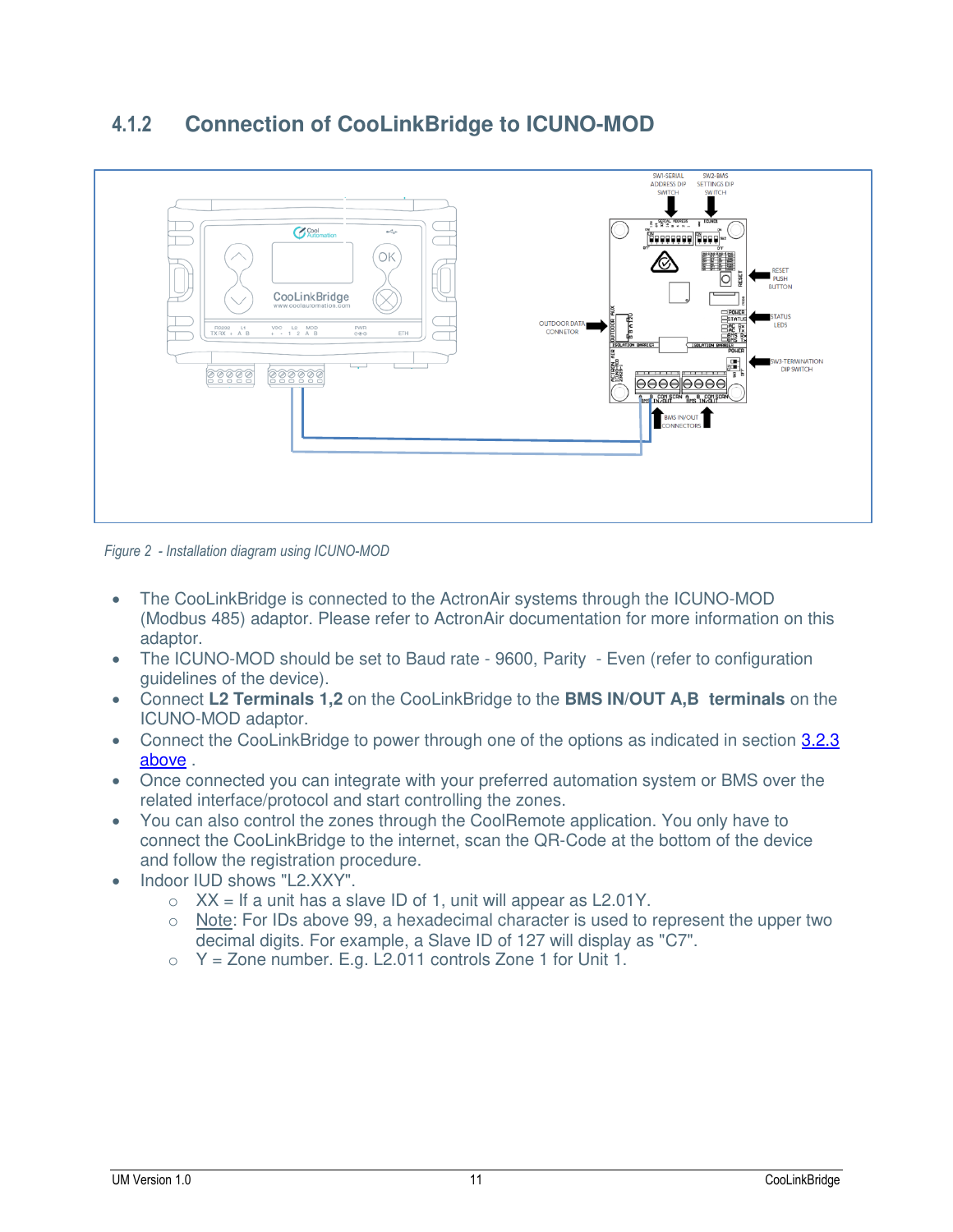### <span id="page-11-0"></span>**4.2 Functional Limitations**

The following limitations should be considered when installing and integrating with the CooLinkBridge ACN:

- Mode of operation can only be set for the AC indoor unit and not for the zones. The zone's mode will follow the AC unit's mode
- Setpoint can only be set for the AC indoor unit and not for the zones. The zone's setpoint will follow the AC unit's setpoint
- Zones have only ON/OFF control
- When using CoolRemote application:
	- o Temperatures of the zones will be shown as 0C
- Before turning on the system, you have to turn on at least one zone.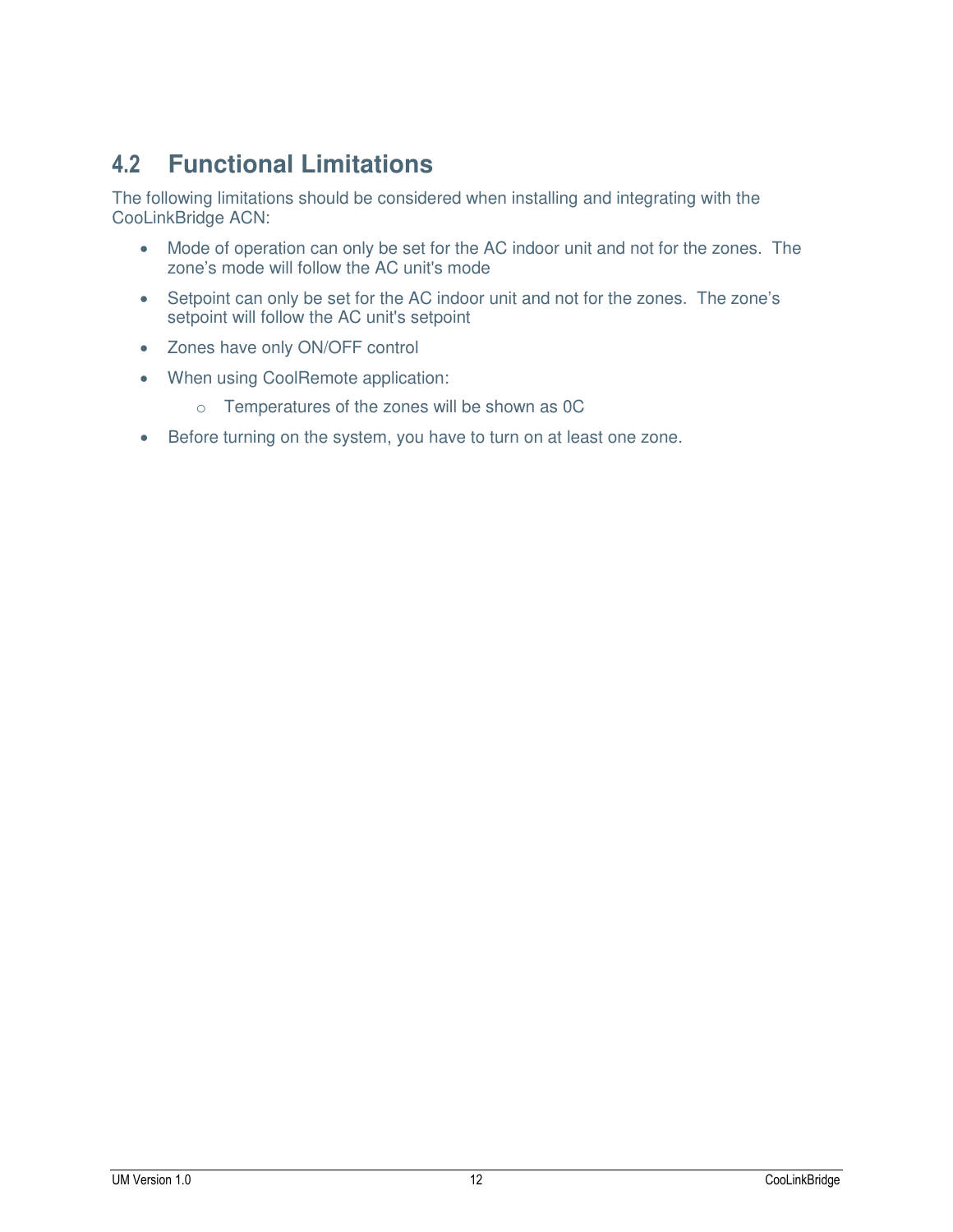# <span id="page-12-0"></span>**5. Configuration**

### <span id="page-12-1"></span>**5.1 Network Configuration**

Network configuration is made using the ifconfig command as described below.

#### **SYNOPSIS**

ifconfig

ifconfig <PROPERTY> <VALUE>

ifconfig enable | disable

#### **DESCRIPTION**

Query or configure Ethernet network settings. Without parameters, the **ifconfig** command lists the current configuration. To change the configuration, use the format with the parameters **<PROPERTY>** and **<VALUE>.** Parameter **IP** can be set to **DHCP** (DHCP client) or fixed IP number. In case of DHCP - Netmask and Gateway values are provided by the DHCP server. By default, CooLinkBridge DKZ is configured for DHCP client operation. The CooLinkBridge DKZ Ethernet module can be enabled or disabled with the corresponding command.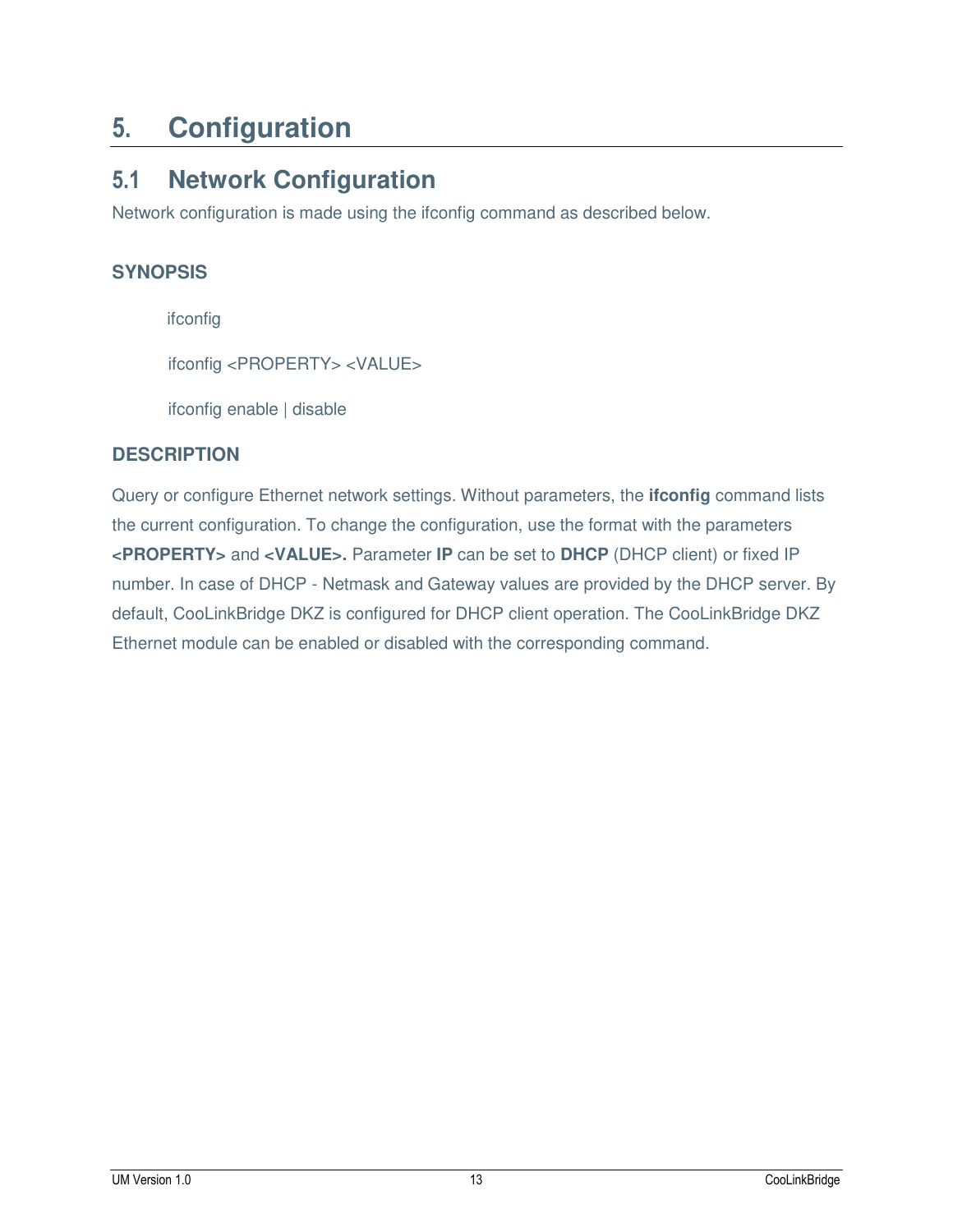#### **EXAMPLE**

<span id="page-13-0"></span>

**>ifconfig**

**MAC : 28:3B:96:FF:FF:FE**

**Link : Up**

**IP : 192.168.1.109 (DHCP)**

**Netmask: 255.255.255.0**

**Gateway: 192.168.1.1**

**OK**

#### <span id="page-13-1"></span>**5.1.2 Configure fixed IP and Gateway**

**>ifconfig IP 192.168.1.102** 

**OK, Boot Required!** 

**>ifconfig Gateway 192.168.1.0**

**OK, Boot Required!** 

#### <span id="page-13-2"></span>**5.1.3 Configure DHCP client operation**

**>ifconfig IP DHCP** 

**OK**

#### <span id="page-13-3"></span>**5.1.4 Disable Ethernet**

**>ifconfig disable** 

**OK, Boot Required!**